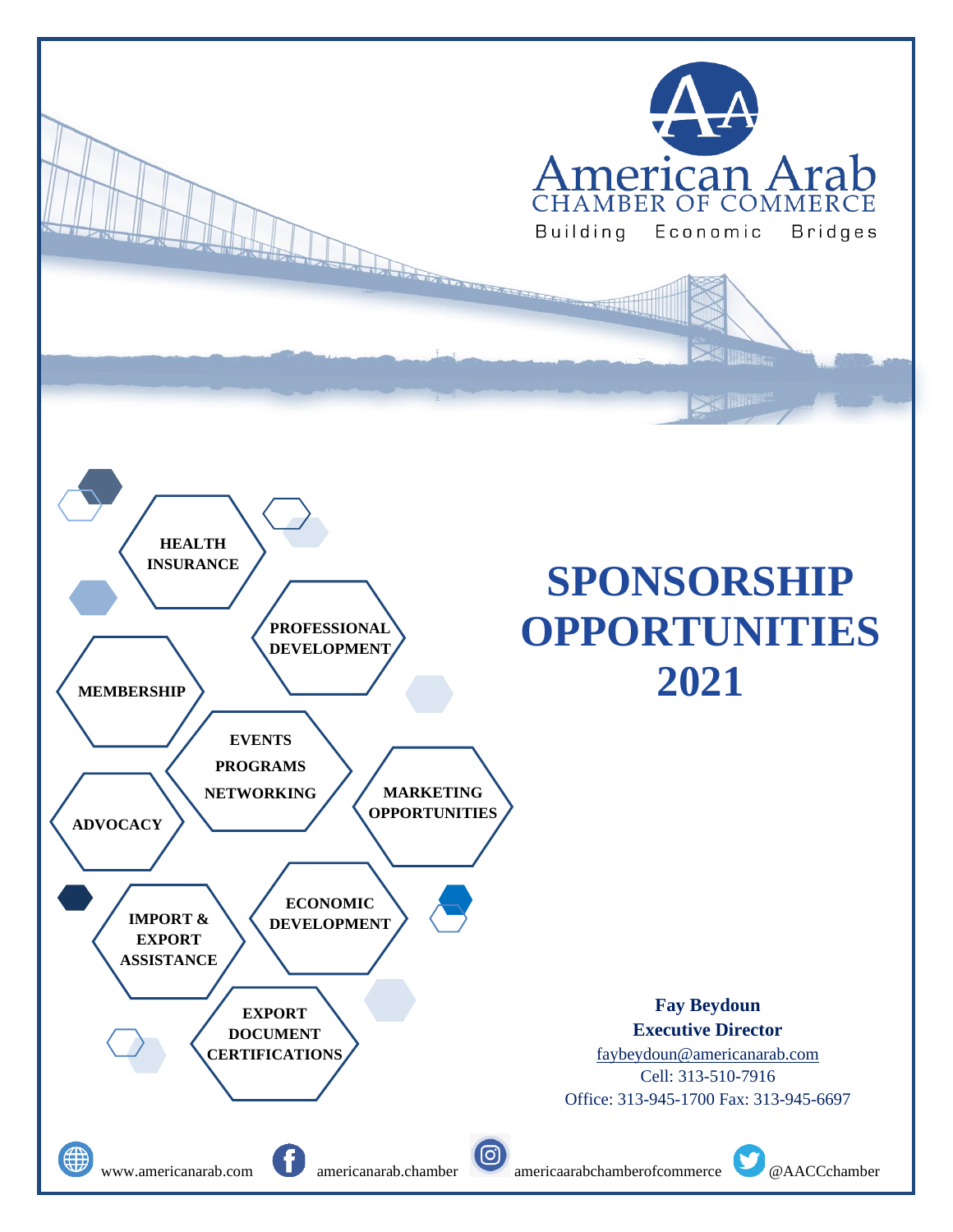## The American Arab Chamber of Commerce Means Business

For businesses to thrive in today's market, it is essential to have a strong advocate on your side. The American Arab Chamber is the largest American-Arab business organization in the United States, and one of Michigan's largest business organizations. It provides member promotion, advocacy, networking events, professional development, educational seminars, business referrals, health insurance, export documents certifications, import/export services, marketing opportunities through events, e-newsletters/blasts, social media outlets and other publications among other benefits and services.

Internationally, the Chamber has made tremendous strides by fostering trade between Michigan based companies and businesses located in the Middle East and the MENA region. The Chamber is a member of various Middle Eastern Chambers of Commerce, and it provides conferences and workshops and resource information regarding the Middle Eastern business market and sponsors foreign delegations and trade missions.

## **Mission**

The American Arab Chamber of Commerce builds economics bridges by promoting and empowering the business community it serves locally, nationally, and internationally.

## **Vision**

We aim to provide unique and valuable opportunities to our members and the greater business community to ensure businesses prosper and strengthen the Michigan economy.

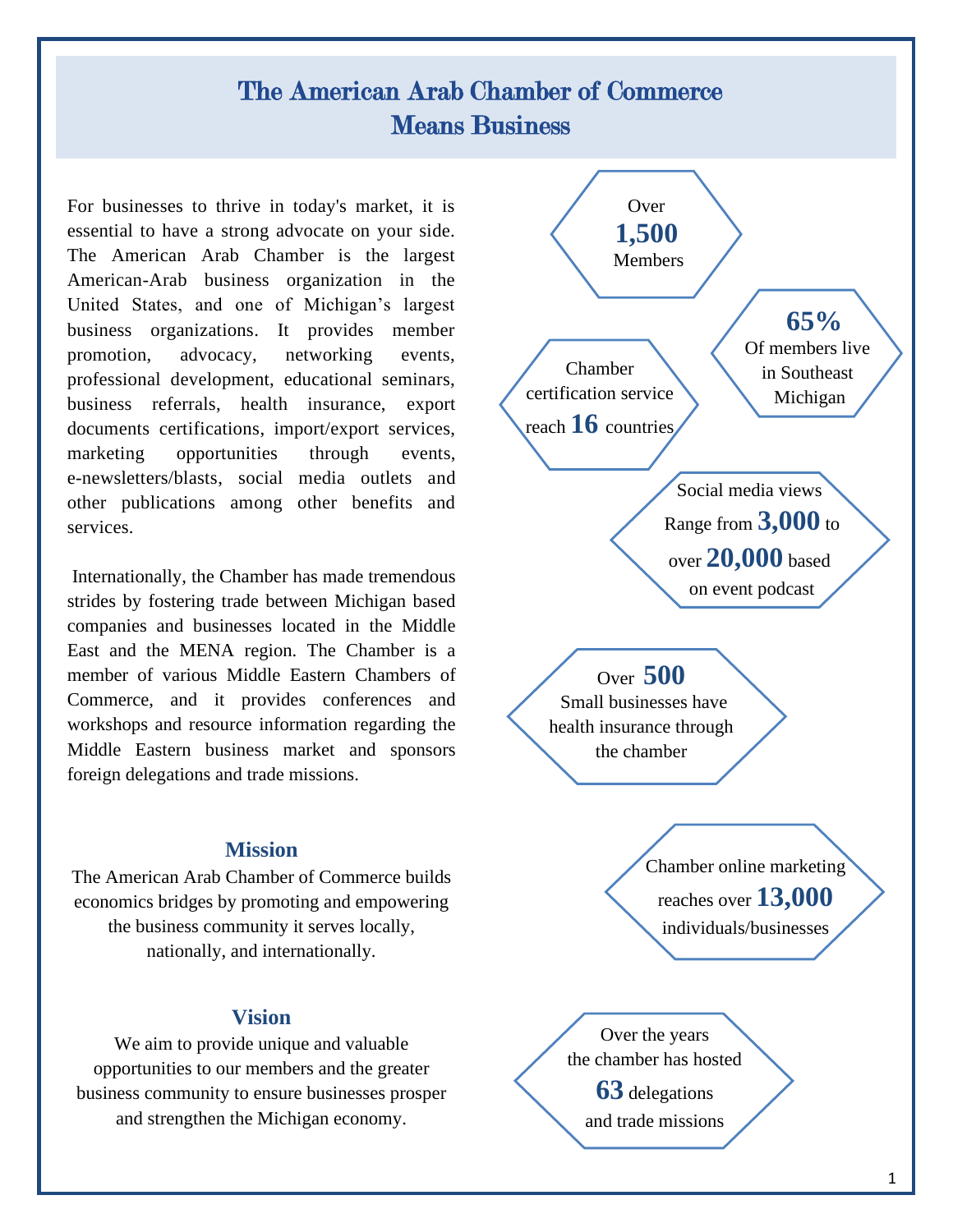## **American Arab Economic Impact Michigan**

The State of Michigan is home to the largest concentration of Arab Americans in the United States, totaling more than 550,000. As a result, Arab Americans are highly visible, culturally, economically, and politically. Arab Americans represent a large business ownership, various community organizations and active political participation at the local and state levels.

Compared to the national average, Arab Americans have a higher educational level and a higher median household income, fostering an affluent Arab American Community, with a strong entrepreneurial spirit and vast purchasing power.

The American Arab Chamber of Commerce is the largest Arab American business organization in the United States, and it is one of Michigan's largest business organizations with over 1,500 members. Partnering with the chamber allows you to develop your brand and image and enhance your marketing presence among the largest concentration of Arab Americans outside of the Middle East.

We provide you with great exposure and give you the best return on your marketing dollars through targeted, effective, and affordable branding and promotional options.



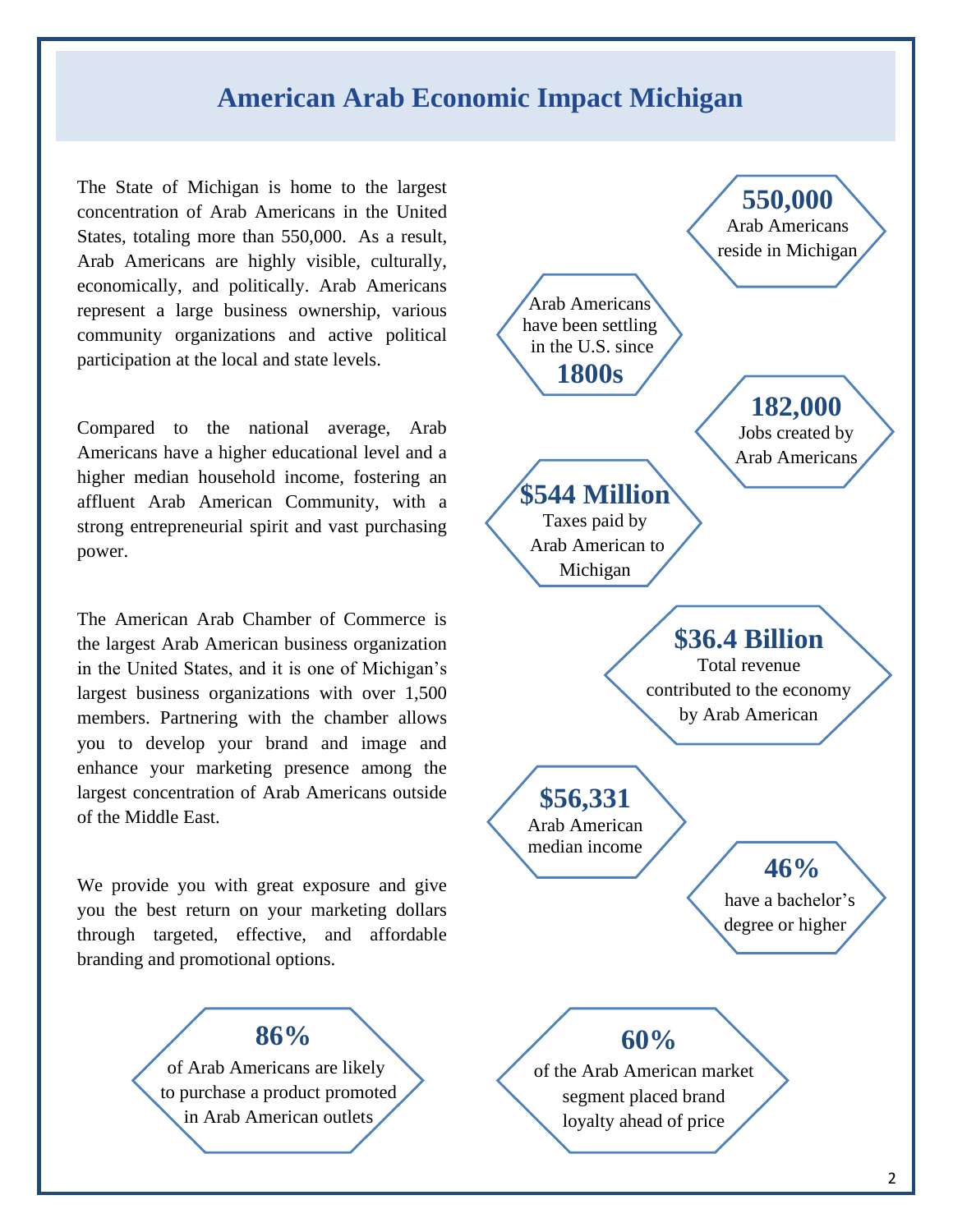

## **2021 Event & Program Investment Opportunities**

| 29th Building Economic Bridges Gala (pg.4)                                                                                                                                                                                        |                         |         |
|-----------------------------------------------------------------------------------------------------------------------------------------------------------------------------------------------------------------------------------|-------------------------|---------|
|                                                                                                                                                                                                                                   |                         | Amount: |
| 16th American Arab Professionals Network (AAPN) Banquet (pg.5)                                                                                                                                                                    |                         |         |
|                                                                                                                                                                                                                                   |                         | Amount: |
| "Bottom Line" Business Builder Series (pg.6)                                                                                                                                                                                      |                         |         |
|                                                                                                                                                                                                                                   |                         | Amount: |
|                                                                                                                                                                                                                                   |                         |         |
| "Impacting Business" Policy Luncheon (pg.7)                                                                                                                                                                                       |                         |         |
|                                                                                                                                                                                                                                   |                         | Amount: |
| Virtual Insight Webcasts: (pg.8)                                                                                                                                                                                                  |                         |         |
| <b>Biz Talk with Leaders/CEO's</b>                                                                                                                                                                                                |                         |         |
|                                                                                                                                                                                                                                   |                         | Amount: |
| In the Know                                                                                                                                                                                                                       |                         |         |
|                                                                                                                                                                                                                                   |                         | Amount: |
| <b>Small Business Highlight</b>                                                                                                                                                                                                   |                         |         |
| Sponsor Level:                                                                                                                                                                                                                    |                         | Amount: |
| <b>Marketing with the Chamber</b> (pg.9)                                                                                                                                                                                          |                         |         |
|                                                                                                                                                                                                                                   |                         | Amount: |
| <b>Chamber Membership</b> (pg.10)                                                                                                                                                                                                 |                         |         |
|                                                                                                                                                                                                                                   |                         | Amount: |
|                                                                                                                                                                                                                                   |                         |         |
| TOTAL COMMITTED SPONSORSHIP AMOUNT:                                                                                                                                                                                               |                         |         |
|                                                                                                                                                                                                                                   | <b>PLEASE COMPLETE:</b> |         |
|                                                                                                                                                                                                                                   |                         |         |
|                                                                                                                                                                                                                                   |                         |         |
|                                                                                                                                                                                                                                   |                         |         |
|                                                                                                                                                                                                                                   |                         |         |
| Please fax to (313) 945-6697 or email faybeydoun@americanara.com. Once we receive the above agreement, you will<br>be contacted by a Chamber representative regarding your sponsorship commitments. Sponsorship opportunities are |                         |         |

be contacted by a Chamber representative regarding your sponsorship commitments. Sponsorship opportunities are available to American Arab Chamber of Commerce members in good standing.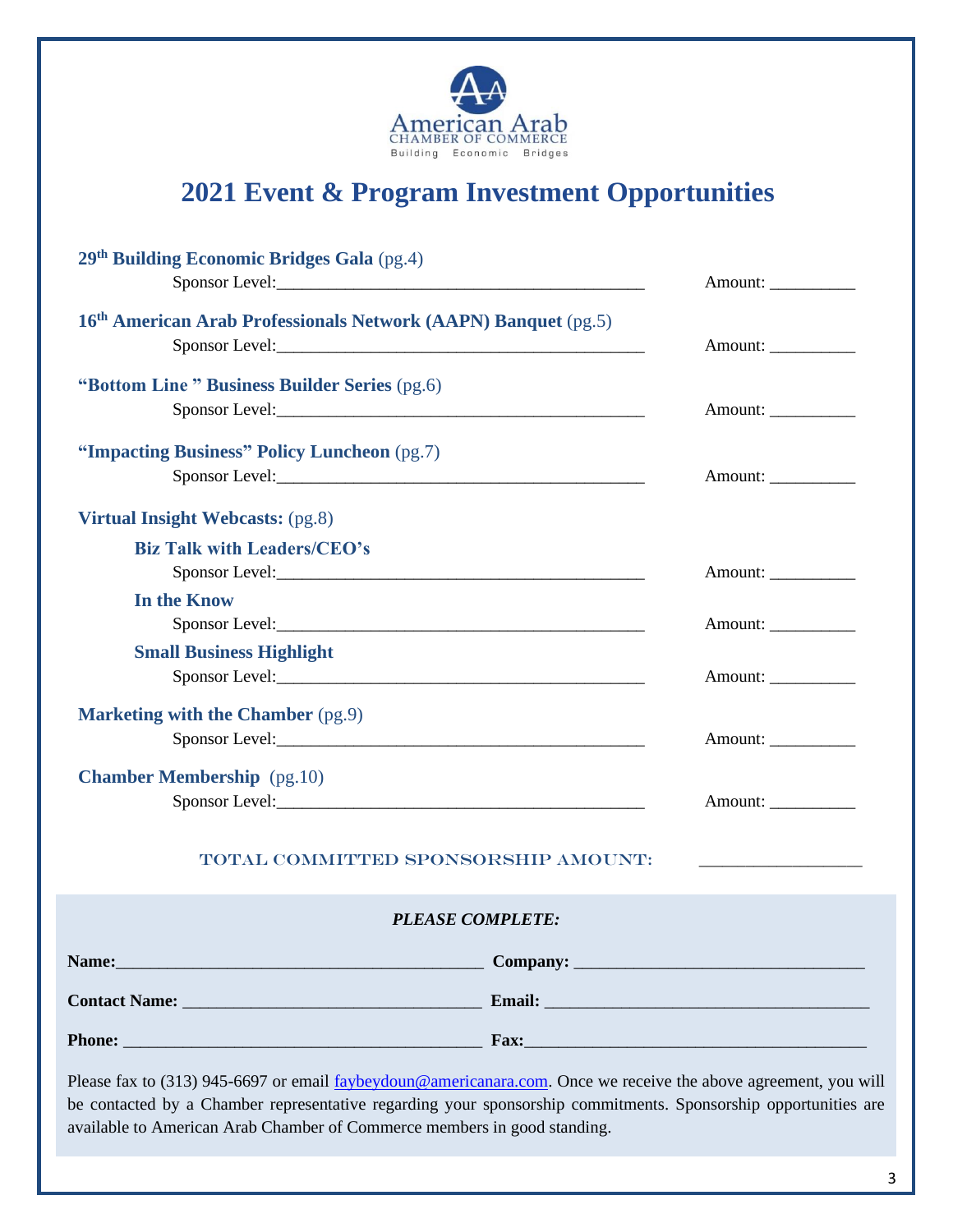# **Building Economic Bridges Gala**

### **OCTOBER 22, 2021**

The American Arab Chamber of Commerce depends upon the support of corporations, organizations and individuals who share our value of building economic bridges by promoting and empowering the business community we serve. By sponsoring the Gala your company will be providing much needed resources to help the business community navigate through unprecedented challenges while demonstrating your commitment to strengthening economic relationships with the Arab American Community. In addition, it will further the role of the AACC by strengthening its members through various programs, events, and seminars.

The "Building Economic Bridges" Gala attracts over 1200 attendees and over 16,000 views virtually on social media. The event is attended by business leaders, small business owners, professionals, government diplomats and representatives at the local, state, federal, and international levels. Each year we honor entrepreneurs, innovative, hardworking and builders of strong economic and social bridges with the "Economic Bridge Builder" of the year award. Providing a great networking opportunity.

#### **PARTNER SPONSOR**

Partner Level opportunities are customized with you to provide a valuable sponsorship package that makes the best use of your investment and provides the maximum exposure for your company. Partner Level opportunities are limited. *Please contact the Chamber for details.*

**DIAMOND SPONSOR \$20,000**

- 20 Tickets to attend the Building Economic Bridges Gala, table identified with company logo
- Recognition on AACC website on gala page (1 Year)
- Two full-page color advertisements, Logo on all event publicity, event signage. Pre/Post event marketing
- Company information or promotional item provided by you to be distributed to all the attendees
- Two Info/exhibit tables for your products and services

#### **PLATINUM SPONSOR \$10,000**

- 10 Tickets to Attend the Building Economic Bridges Gala, table identified with company logo
- Recognition on AACC website on gala page (1 Year)
- Two full-page color advertisements, Logo on all event publicity, event signage. Post event marketing
- Company information/promotional item provided by your company to be distributed to all attendees
- One info/exhibit tables for your products and services

#### **GOLD SPONSOR \$5,000**

- 10 Tickets to Attend the Building Economic Bridges Gala, table identified with company logo
- Recognition on AACC website on gala page (1 Year)
- One full-page color advertisement in the digital program book displayed at event and on website
- Info/Exhibit Table to display your products  $\&$  services

#### **SILVER SPONSOR \$2,500**

- 10 Tickets to Attend the Building Economic Bridges
- Recognition on AACC website on gala page (1 Year)
- One full-page color advertisements, event signage
- Post event marketing
- One info/exhibit tables for your products and services

## **BRONZE SPONSOR \$1,500**

- 10 Tickets to Attend the Building Economic Bridges
- Recognition on AACC website on gala page (1 Year)
- One full-page color advertisements, event signage
- Pre/Post event marketing
- One info/exhibit tables for your products and services

#### **CUSTOM**

We can customize a package to meet your company's goals.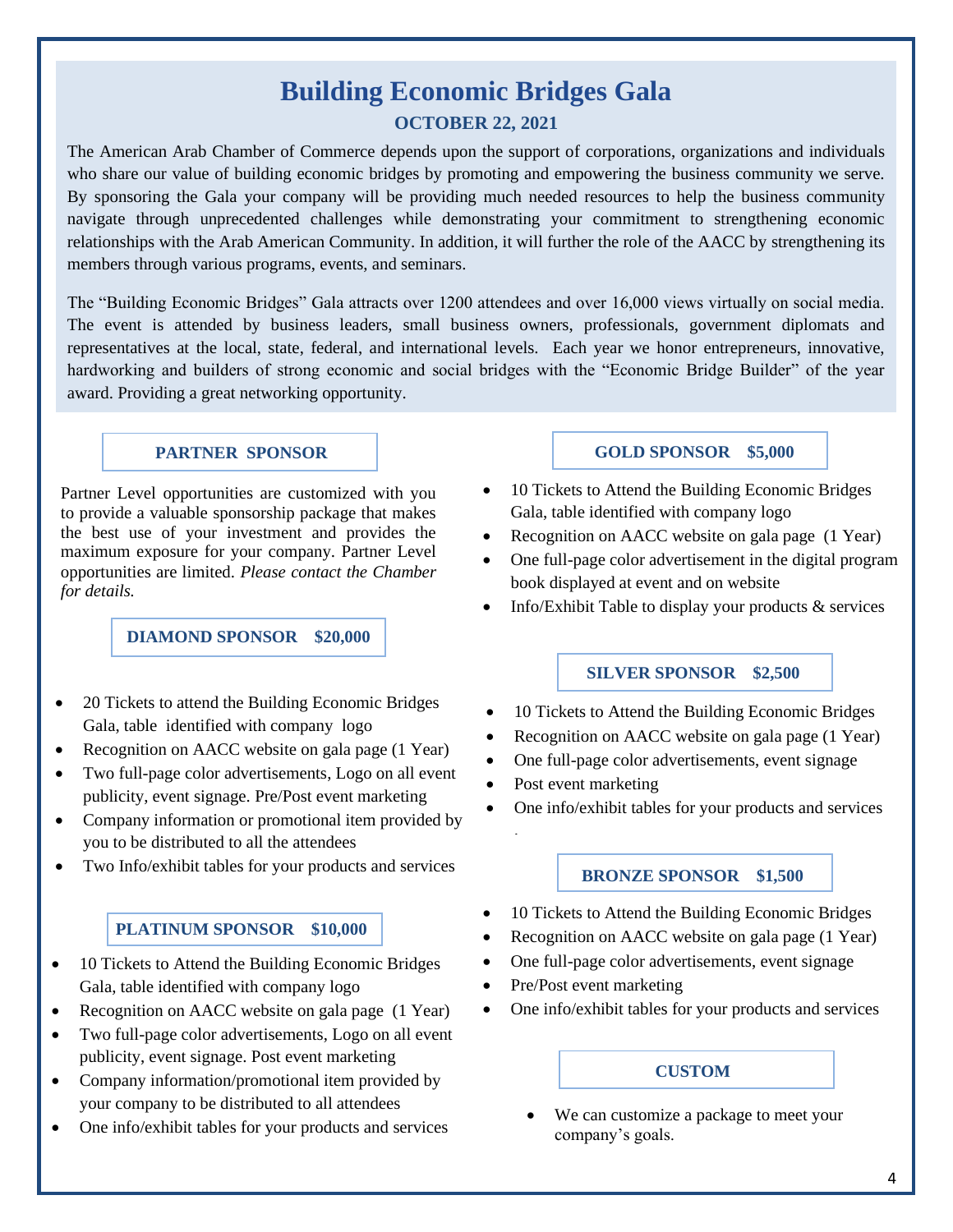## **American Arab Professionals Network (AAPN) "Celebrating Success" Banquet APRIL 7, 2021 (Virtual)**

The American Arab Professionals Network (AAPN) recognizes and honors Arab-American professionals who are leaders in their fields and serve as mentors and role models for other Arab Americans in the region. The "Celebrating Success" banquet provides funding for the AAPN committee to host activities throughout the year by engaging up and coming leaders who are committed to personal growth and career advancement while serving the greater community. The event attracts more than 500 Arab American professionals in person from southeast Michigan, and over 7,000 views virtually. The banquet hosts local and state elected officials, business leaders, entrepreneurs, chamber members and the greater business community. The banquet provides a valuable marketing opportunity for your company and brand in the Arab American professional community.

#### **PREMIER SPONSOR \$5,000**

- 10 Virtual Tickets to AAPN banquet
- Two full-page color advertisements in digital AD program displayed during event
- Recognition on AACC website on AAPN page (1 Year)
- Company name/logo, in Digital Program
- Logo promoted on all chamber social media outlets
- Special recognition during the banquet
- 2 Annual Company spotlight
- 2 AACC E-News Blast sponsored by your Company

#### **PLATINUM SPONSOR \$2,500**

- 10 Virtual Tickets to AAPN banquet
- One full-page color advertisements in digital AD program displayed during event
- Recognition on AACC website on AAPN page (1 Year)
- Company name/logo, in Digital Program, Logo promoted on all chamber social media outlets
- One Premier position of company logo displayed on AAPN Banquet page of Chamber website
- 1 Annual Company spotlight
- 1 AACC E-News Blast sponsored by your Company

## **CORPORATE SPONSOR \$1,500**

- 10 Virtual Tickets to AAPN banquet.
- One full-page color advertisements in digital AD program displayed during event
- Recognition on AACC website on AAPN page (1 Year)
- Company name/logo, in Digital Program
- Logo promoted on all chamber social media outlets
- 1 AACC E-News Blast sponsored by your Company

**COMMUNITY SPONSOR \$1,000**

- 10 Virtual Tickets to AAPN banquet
- One full-page color advertisements in digital AD program displayed during event
- Recognition on AACC website on AAPN page (1 Year)
- Company name/logo, in Digital Program
- Logo promoted on all chamber social media

## **CUSTOM**

We can customize a package to meet your company's goals.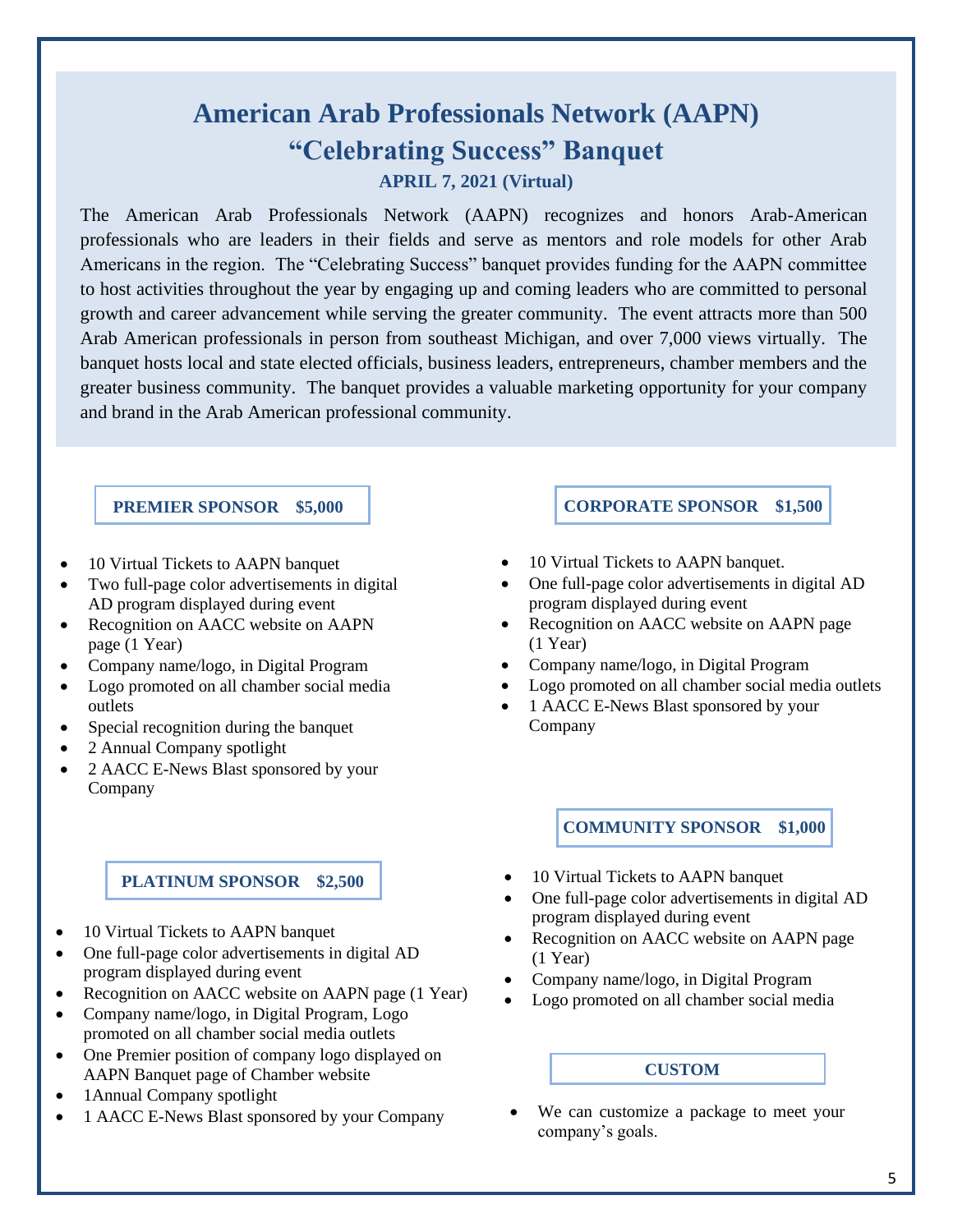## **"Bottom Line" Business Builder Series**

This series is a professional development program geared for small business owners and executives and focuses on topics that are critical to the success of any business, such as finances, marketing, sales, human resources, customer service and leadership. Because topics vary, this will reach 150-360 business leaders in person and over 4,000 virtually. These workshops are designed with input from members and partners with constant attention to member needs and bottom-line concerns. The American Arab Chamber of Commerce will implement workshops/seminars offering small business owners, the opportunity to address and stay abreast of current issues. This is an opportunity for your company to be directly involved with Arab American small business owners.

#### **SERIES PARTNER**

• Recognition as Partner at all series events

í

- Sponsor will have the opportunity to speak
- Opportunity to introduce speaker/moderator at agreed upon event
- Recognition as an event partner on the Business Builder Speaker Series marketing materials (programs, press releases, faxes, website, etc.)
- Recognition in all Chamber marketing materials (invitations, banner, program, website, etc.)
- Opportunity to place company gifts and/or marketing materials at each place setting
- One table of 10 with preferred seating
- Table to display marketing materials to attendees
- Recognition and "Thank you to Sponsors" in all publications and follow-up articles

#### **DIAMOND SPONSOR \$3,000**

- Recognition as Sponsor at all series events
- Recognition as an event sponsor on the Business Builder Series marketing materials (programs, press releases, website, etc.)
- Recognition in all Chamber marketing materials (invitations, program, website, etc.)
- One table of 10 with preferred seating
- Table to display marketing materials to attendees
- Recognition and "Thank you to Sponsors" in all publications and follow-up articles

#### **GOLD SPONSOR \$1,000**

- Recognition as Sponsor at one agreed upon event
- Recognition as an event sponsor on the Business Builder Speaker Series marketing materials (programs, press releases, website, etc.)
- Recognition in all Chamber marketing materials (invitations, program, website, etc.)
- One table of 10
- Table to display marketing materials to attendees
- Recognition and "Thank you to Sponsors" in all publications and follow-up articles

#### **SILVER SPONSOR \$500**

- Recognition as Sponsor at one agreed upon event
- Recognition as an event sponsor on the Business Builder Series marketing materials (programs, press releases, website, etc.)
- Recognition in all Chamber marketing materials (invitations, program, website, etc.)
- One table of 5
- Recognition and "Thank you to Sponsors" in all publications and follow-up articles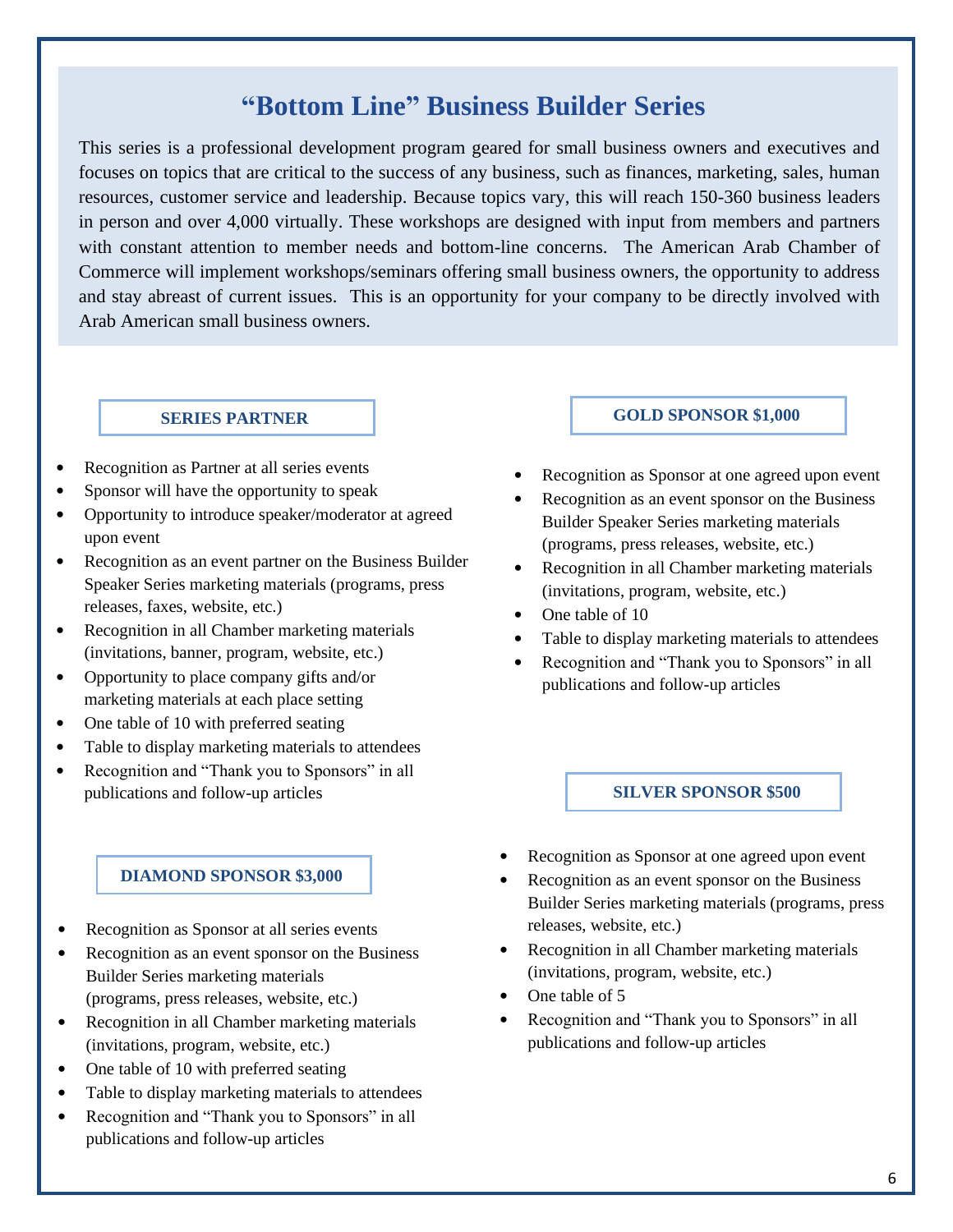## **"Impacting Business" Policy Luncheon**

The American Arab Chamber of Commerce "Impacting Business" Policy Luncheon Series is held quarterly highlighting pressing business, civic, and economic topics, bringing together policy and decision-makers along with business and community leaders to discuss current issues impacting business, the economy and social wellbeing of the greater community. Each luncheon will reach 75-250 business leaders in person and approximately 3,000 virtually.

#### **PLATINUM SPONSOR \$5,000**

- Recognition as Partner at all series events
- Opportunity to introduce speaker/moderator at agreed upon event
- Recognition as an event partner on the Impacting Business Luncheon Series marketing materials (programs, press releases, website, etc.)
- Recognition in all Chamber marketing materials (invitations, program, website, etc.)
- Recognition at the event with banner
- Opportunity to place company gifts and/or marketing materials at each place setting
- One table of 10 with preferred seating
- Table to display marketing materials to attendees
- Recognition and "Thank you to Sponsors" in all publications and follow-up articles

#### **CORPORATE SPONSOR \$3,000**

- Recognition as Sponsor at all series events
- Recognition as an event sponsor on the Impacting Business Luncheon Series marketing materials (programs, press releases, website, etc.)
- Recognition in all Chamber marketing materials (invitations, program, website, etc.)
- One table of 10 with preferred seating
- Table to display marketing materials to attendees
- Recognition and "Thank you to Sponsors" in all publications and follow-up articles

#### **BUSINESS SPONSOR \$1,000**

- Recognition as Sponsor at one agreed upon event
- Recognition as an event sponsor on the Impacting Business Luncheon Series marketing materials (programs, press releases, website, etc.) and during the event
- Recognition in all Chamber marketing materials (invitations, program, website, etc.)
- One table of 10
- Table to display marketing materials to attendees
- Recognition and "Thank you to Sponsors" in all publications and follow-up articles

#### **COMMUNITY SPONSOR \$500**

- Recognition as Sponsor at one agreed upon event
- Recognition as an event sponsor on the Impacting Business Luncheon Series marketing materials (programs, press releases, website, etc.) and during the event
- Recognition in all Chamber marketing materials (invitations, program, website, etc.)
- One table of 5
- Recognition and "Thank you to Sponsors" in all publications and follow-up articles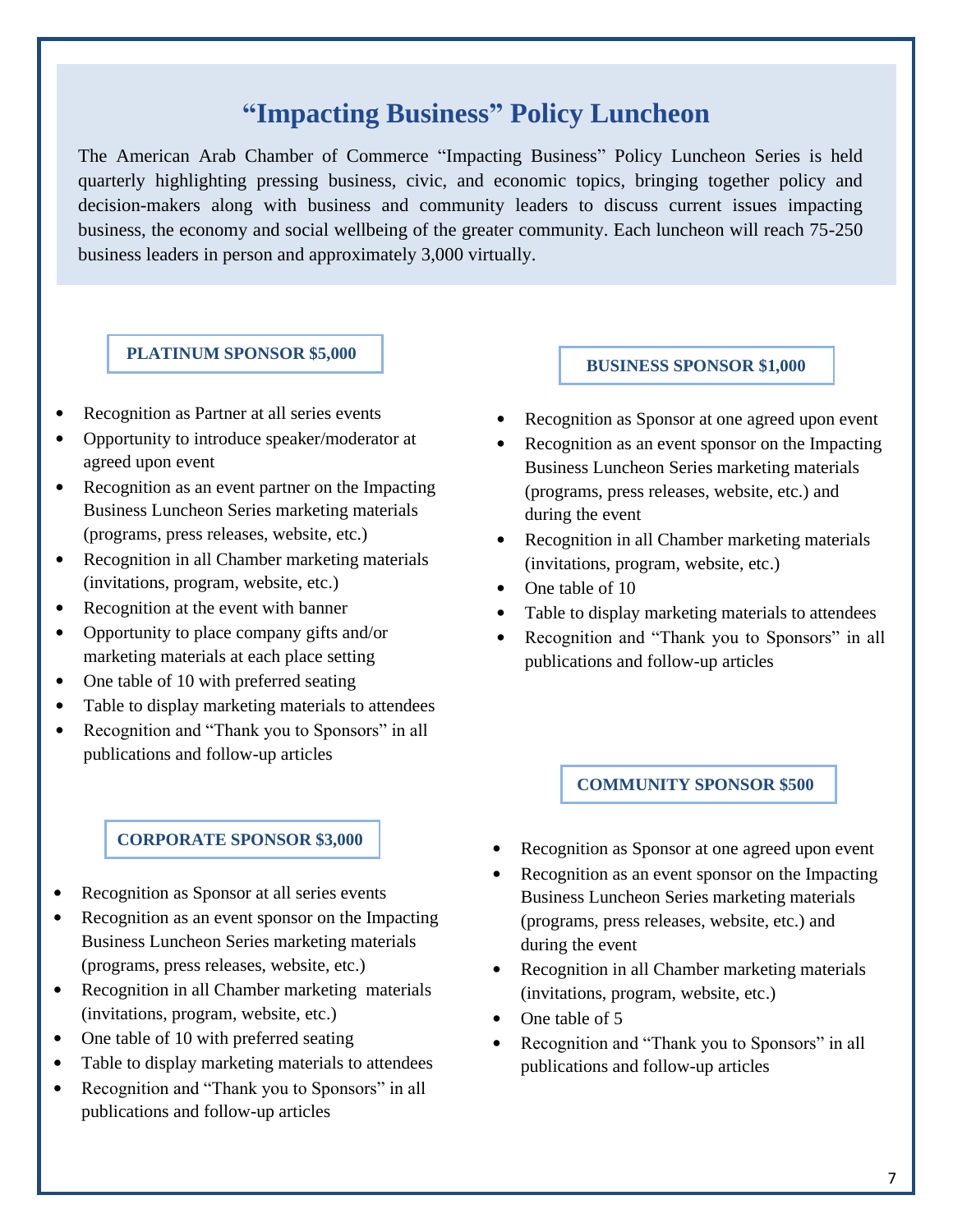## **Virtual Insight Webcasts**

### **Reaching the Arab American and Greater Business Community**

Expected audience is to reach 10,000-20,000 viewers virtually. Webcast will be available on social media for future viewing. And on American Arab Chamber's YouTube page, Facebook, and website. You may choose one, two, or all three webcasts to sponsor. Prices are per month for each webcast.

**PREMIUM SPONSOR \$3,000** *per monthly webcast of choice*

- Hyperlinked Logo recognition on AACC website on Virtual Insight page for 1 year
- Logo on all Pre and Post marketing
- Acknowledgement of sponsorship during program
- Logo Recognition during webcast

**PLATINUM SPONSOR \$750** *per monthly webcast of choice*

- Acknowledgement of sponsorship during program
- Logo Recognition during webcast

❖ *Special pricing available for Media Ready Ads. Please contact chamber.*

## **BIZ TALK WITH LEADERS/CEO's**

The American Arab Chamber of Commerce will host a virtual monthly Biz Talk with Leaders/CEO's, featuring one of our prominent business leaders from the Greater Business Community. In Michigan, we are lucky to have an exceptional number of leaders and CEO's representing a multitude of industries who can provide their insights into success, management, and the challenges that executives and business owners face.

## **IN THE KNOW**

The American Arab Chamber of Commerce will host a Bi-Monthly "In the Know" Webcast We will be presenting topics to assist our business community to continue to navigate the changing landscape in these challenging times. We will focus on current issues connecting our viewers with helpful resources and relevant information. "In the Know" webcast will bring together small business, executives, and elected officials from across the region to discuss, support, and take action to strengthen policies that will help to create opportunity and foster economic growth.

## **SMALL BUSINESS HIGHLIGHT**

Small Business play a crucial role in the economy and the community they serve. They employ 64% of our workforce. The American Arab Chamber of Commerce is honored to highlight a small business monthly. Virtually we will recognize their accomplishments, successes, and contributions throughout their existence. We will look at the business history, management philosophy, responses to challenges, innovation in product and service offerings and contributions to the community. Being a small business owner is a bold feat. We want to showcase those who dare to start, sustain, and succeed and the community that supports them.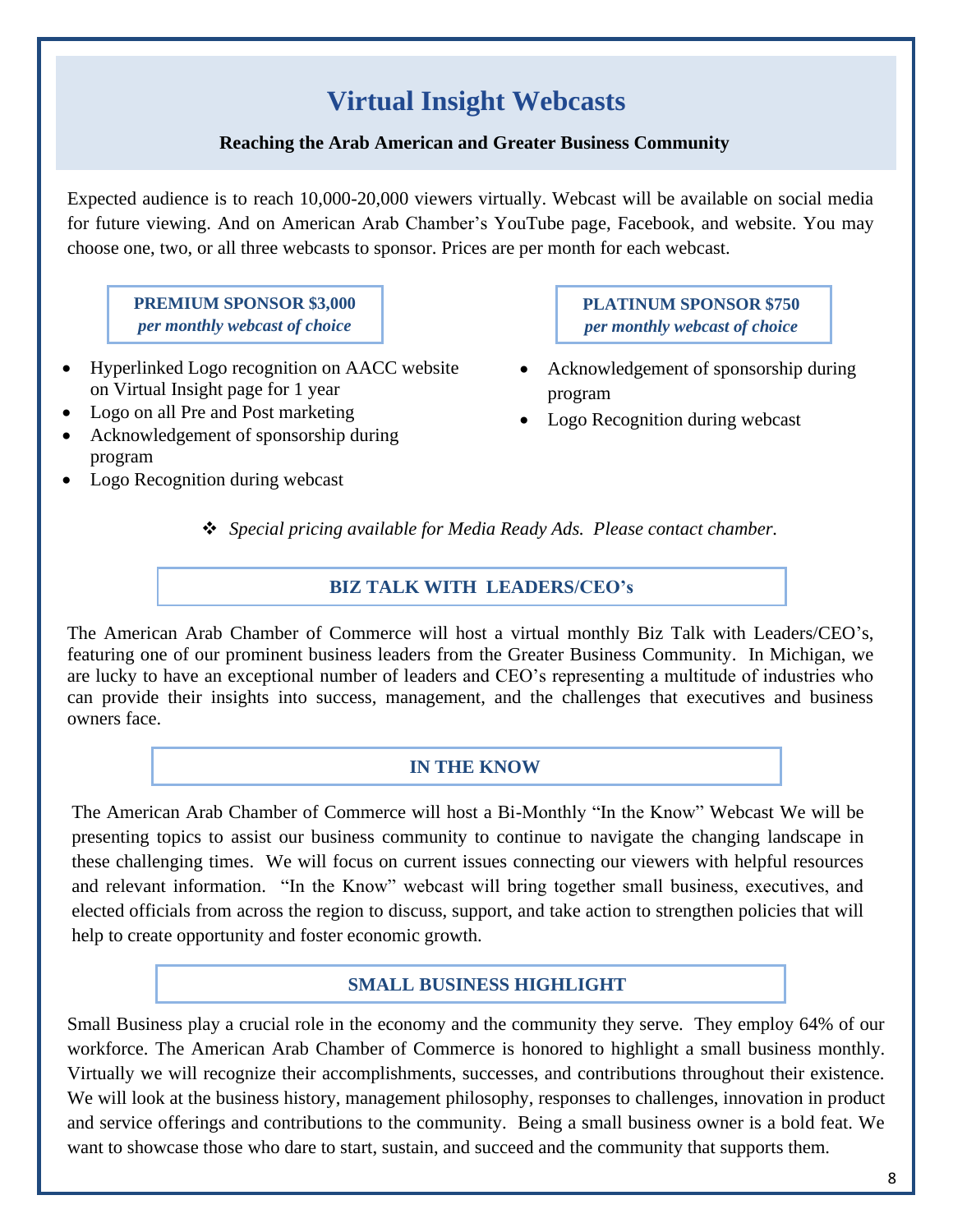## **Marketing with the Chamber**

By choosing to market with the Chamber, your message gains high visibility when featured on the chamber's website via chamber news, e-newsletter, direct mail, member-to-member announcements, corporate spotlights, member spotlights and programs and events.

The chamber is a major gate for marketing opportunities in the community through its web of partnership with ethnic media of print, radio, television and electronic.



**86% of Arab Americans are likely to purchase a product advertised on Arab-American Media** -AlliedMediaCorp.com

## WEBSITE AND E-NEWS MARKETING

The chamber's website receives over 25,000 of hits a month. There are many opportunities to promote your business and news through marketing directly on our website and through our E-Newsletter, which is sent out weekly to a database of over 15,000 contacts. Additionally, we also post all our news releases and copies of our weekly newsletters on the News page of the Chamber Website. We also offer options to feature member news and events on our website and individual blasts.

#### **Chamber Website and E-News advertising Rates**:

- 1- Primary banner on the AACC Website: \$750 a month.
- 2- Top of AACC E-newsletter, four blasts a month: \$750.
- 3- Body of the AACC E-newsletter, four blasts a month: \$500.
- 4- Side Banner on Website for a month and one-time E-newsletter blast: \$500.
- 5- Individual blast: \$500.

## JOB POSTINGS & HOT DEALS

We also offer members individual login credentials to their own unique section of the Chamber website, where they can post any job opportunities, business specials and promotions ("Hot Deals"), as well as event information. Advertisers can contact the chamber to find out how to take advantage of these great benefits for a competitive price.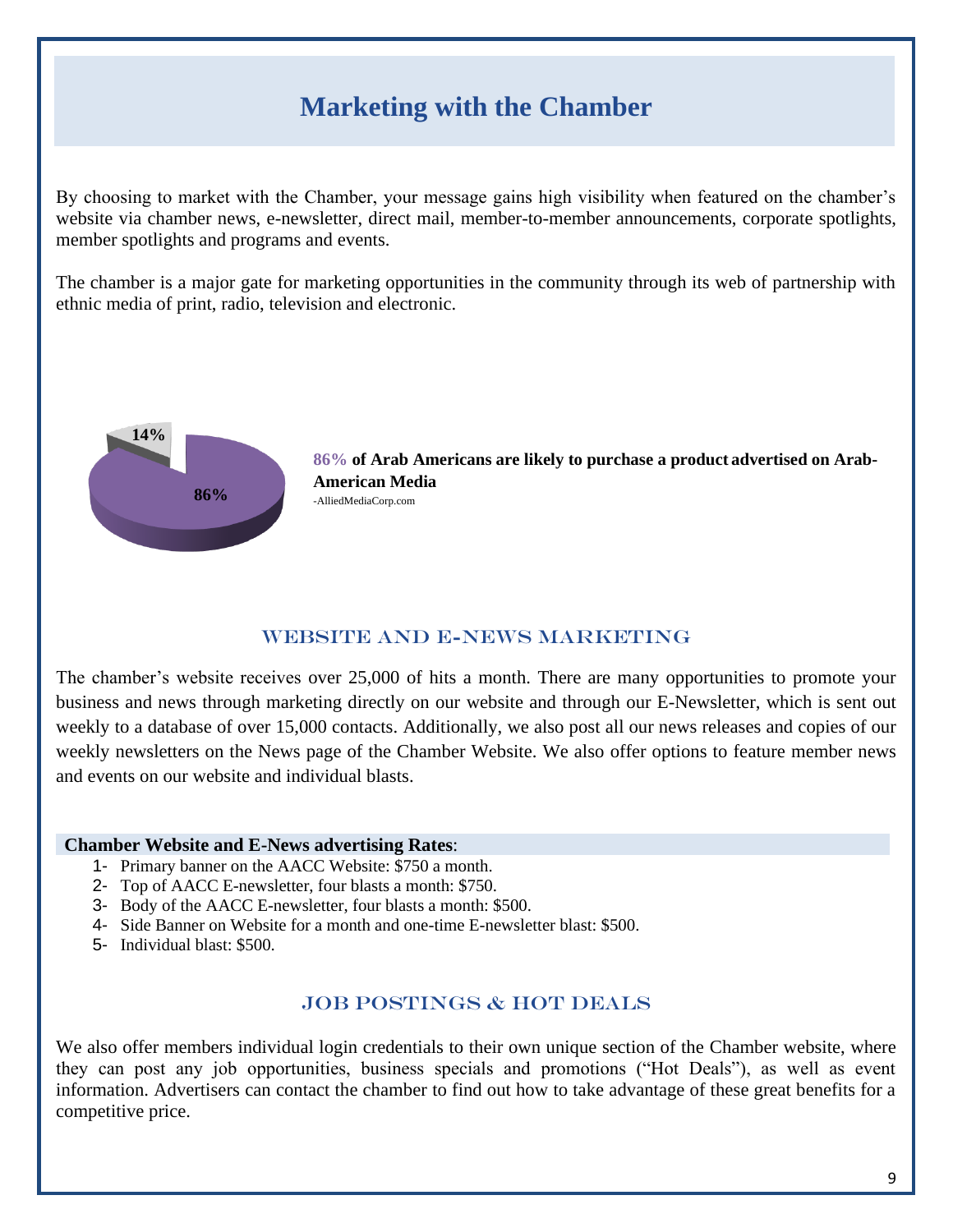## **The American Arab Chamber of Commerce Membership**

The American Arab Chamber of Commerce's growth and success comes from its ability to bring together business and civic minded leaders to address Arab American and the greater business communities' unique challenges. The chamber provides opportunities for members to succeed, stay updated and influence the outcome of policies impacting business. Our membership is comprised of over 1,500 members

The Chamber sponsors numerous educational and informative seminars to promote and strengthen member small businesses, offers valuable networking opportunities and business development, special events, business policy updates, provides a variety of cost saving services including Health Insurance, produces a variety of webcasts, e-newsletters, blasts to keep its members informed, access to leadership in business and government, and builds bridges between businesses inside and outside the American Arab Community.

As business owners and corporations, you play an essential role in the region's economy. Business owners are leaders, job creators, community builders, and the engines of our economy. Joining the American Arab Chamber of Commerce will assist in providing you more opportunities to advance your business and our community.

American Arab Chamber of Commerce 12740 W. Warren Ave, Suite 300 Dearborn, MI 4816